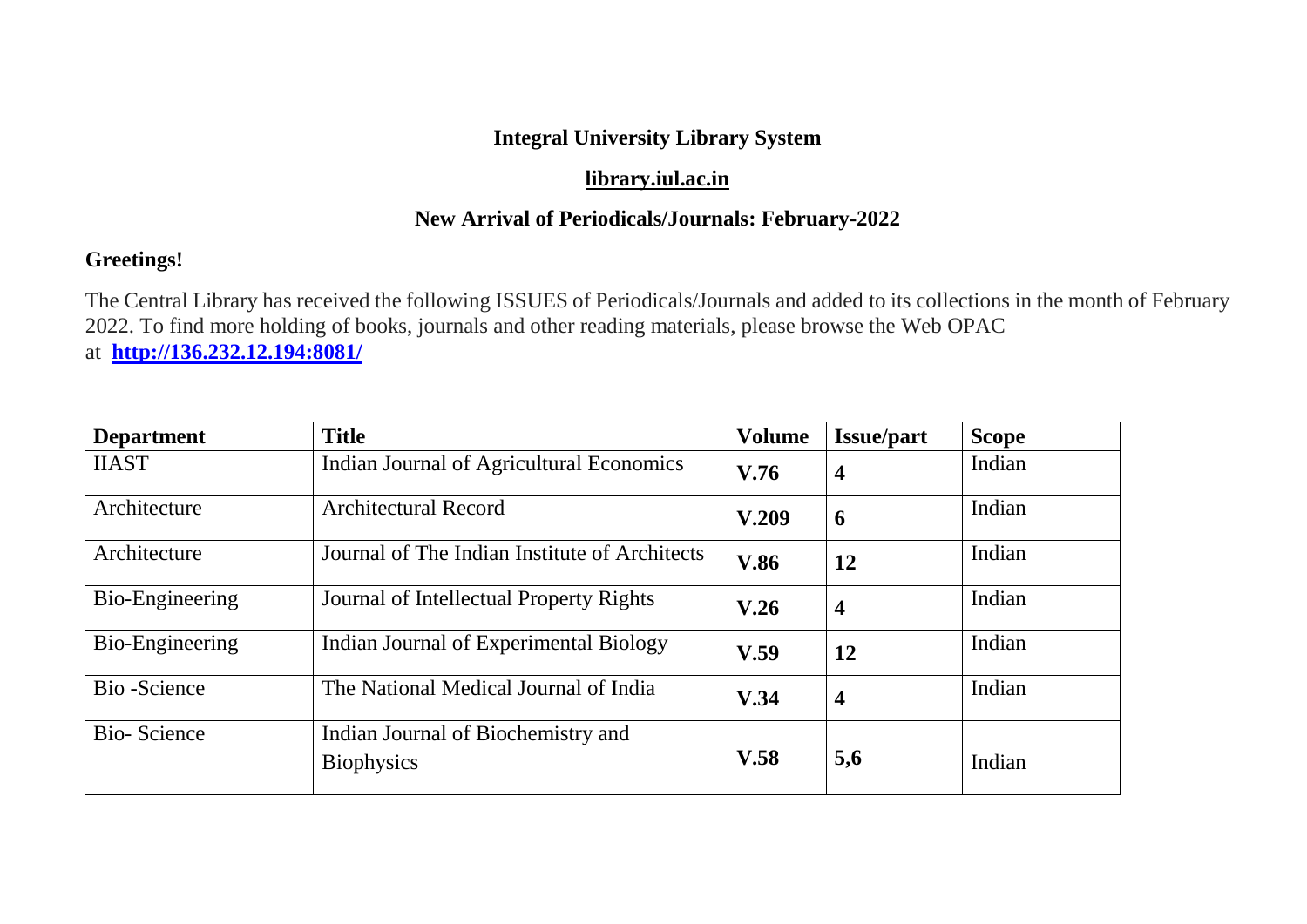| <b>Commerce &amp;Business</b><br>Mgmt. | Artha Vijnana<br>V.63                                 |                                 | $\overline{\mathbf{4}}$ | Indian |
|----------------------------------------|-------------------------------------------------------|---------------------------------|-------------------------|--------|
| <b>Commerce &amp;Business</b><br>Mgmt. | Finance India                                         | V.35<br>$\overline{\mathbf{4}}$ |                         | Indian |
| <b>Commerce &amp;Business</b><br>Mgmt. | <b>IIM Kozhikode Society and Management</b><br>Review | V.10                            | $\boldsymbol{2}$        | Indian |
| <b>Commerce &amp;Business</b><br>Mgmt. | Indian Economic and Social History Review             | V.58                            | $\overline{\mathbf{4}}$ | Indian |
| <b>Commerce &amp;Business</b><br>Mgmt. | <b>Indian Journal of Finance</b>                      | V.15                            | 11,12                   | Indian |
| Commerce &Business<br>Mgmt.            | <b>Indian Journal of Marketing</b>                    | V.51                            | 11,12                   | Indian |
| Commerce & Business<br>Mgmt.           | Journal of Entrepreneurship                           | V.30                            | $\boldsymbol{2}$        | Indian |
| <b>Commerce &amp;Business</b><br>Mgmt. | Prabandhan: Indian Journal of Management              | V.14                            | 11,12                   | Indian |
| Civil Engineering                      | <b>Indian Geotechnical Journal</b>                    | V.51                            | 04                      | Indian |
| College of Pharmacy                    | Indian Journal of Experimental Biology                | V.59                            | 12                      | Indian |
| <b>College of Pharmacy</b>             | <b>CIMS</b>                                           | V.2021                          | 155                     | Indian |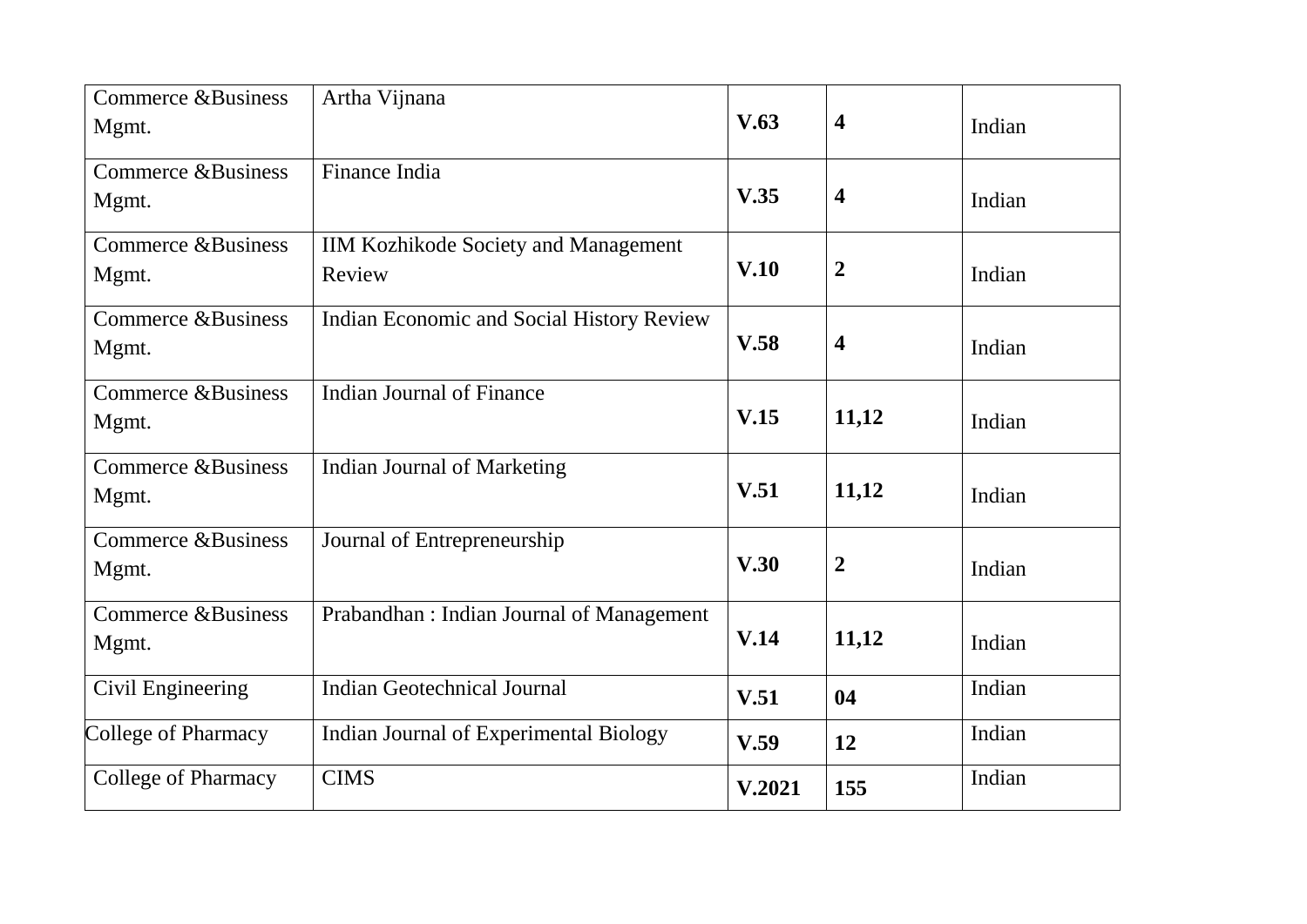| <b>Computer Application</b>              | Foundations and Trends in Communications<br>and Information Theory                | V.18<br>$\overline{\mathbf{4}}$ |                         | Foreign |
|------------------------------------------|-----------------------------------------------------------------------------------|---------------------------------|-------------------------|---------|
| <b>Computer Application</b>              | + IETE Technical Review                                                           | V.38                            | 6                       | Indian  |
|                                          | <b>IETE Journal of Research</b>                                                   | V.67                            | 6                       | Indian  |
| <b>Electrical Engineering</b>            | <b>IETE Technical Review</b>                                                      | V.38                            | 6                       | Indian  |
| <b>Electrical Engineering</b>            | I-Manager's Journal on Electrical<br>Engineering                                  | V.14                            | $\overline{\mathbf{4}}$ | Indian  |
| ECE-Electronics &<br>Communication Engg. | <b>IETE Journal of Research</b>                                                   | V.67                            | 6                       | Indian  |
| ECE-Electronics &<br>Communication Engg. | <b>IETE Technical Review</b>                                                      | V.38                            | 6                       | Indian  |
| ECE-Electronics &<br>Communication Engg. | <b>STM</b> : Current Trends in Signal Processing                                  | V.11                            | $\overline{2}$          | Indian  |
| ECE-Electronics &<br>Communication Engg. | STM Research and Reviews: A Journal of<br><b>Embedded System and Applications</b> | V.09                            | $\overline{2}$          | Indian  |
| ECE-Electronics &<br>Communication Engg. | STM: Recent Trends in Electronics and<br><b>Communication Systems (RTECS)</b>     | V.08                            | $\overline{2}$          | Indian  |
| <b>IIMS&amp;R</b> (Medical)              | Academic Medicine                                                                 | V.96                            | 1,8                     | Foreign |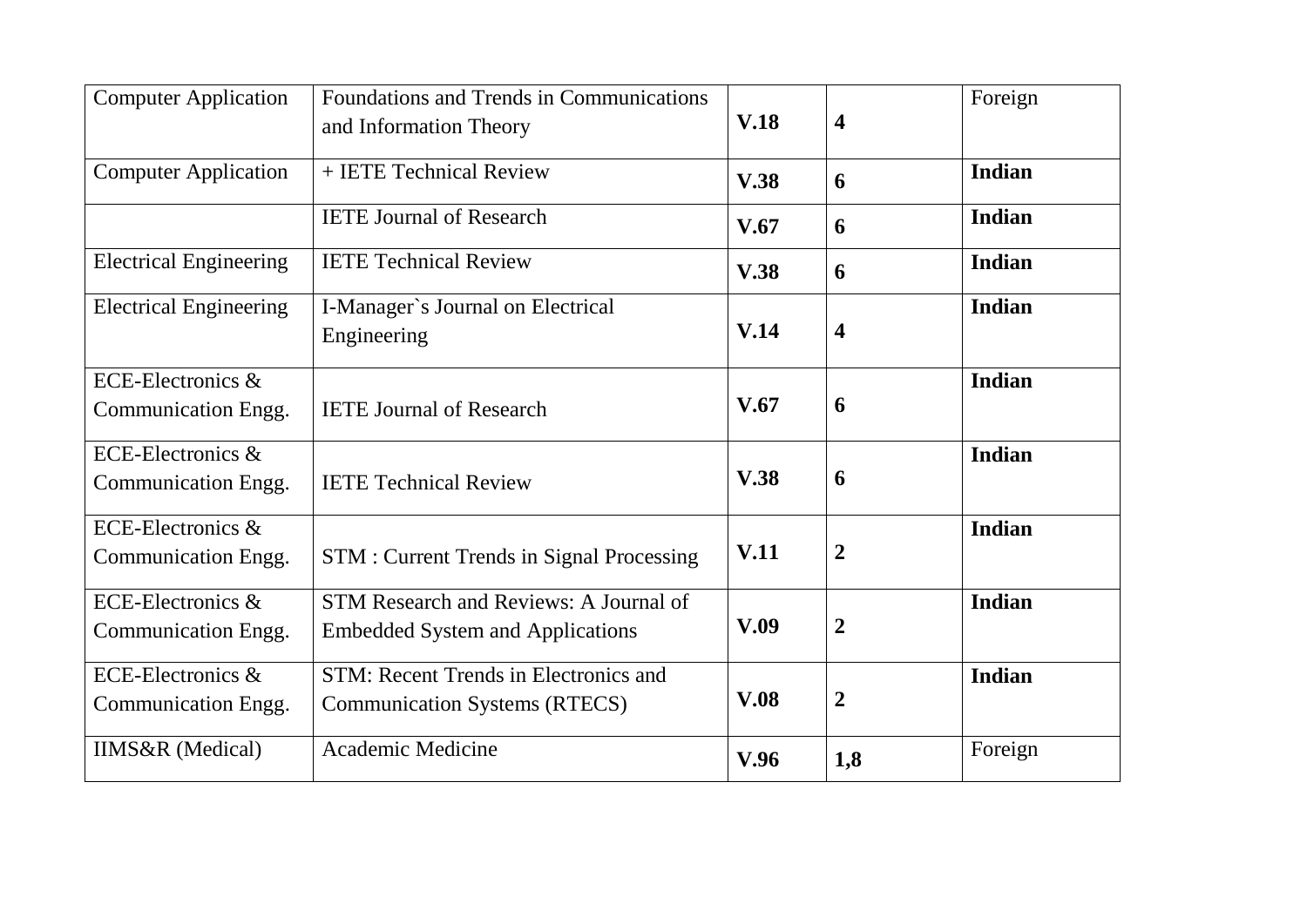| <b>IIMS&amp;R</b> (Medical) | American Journal Of Roentgenology                            | V.217                 | 2,3                     | Foreign |
|-----------------------------|--------------------------------------------------------------|-----------------------|-------------------------|---------|
| <b>IIMS&amp;R</b> (Medical) | <b>Annals of Clinical Biochemistry</b>                       | V.58<br>6             |                         | Foreign |
| <b>IIMS&amp;R</b> (Medical) | Annals of Otology Rhinology and<br>Laryngology               | 11,12<br><b>V.130</b> |                         | Foreign |
| <b>IIMS&amp;R</b> (Medical) | <b>British Journal Of Anaesthesia</b>                        | V.127                 | 6                       | Foreign |
| <b>IIMS&amp;R</b> (Medical) | <b>Canadian Journal of Anesthesia</b>                        | <b>V.68</b>           | 12                      | Foreign |
| <b>IIMS&amp;R</b> (Medical) | <b>Clinical Drug Investigation</b>                           | V.41                  | 8,10,11,12              | Foreign |
| <b>IIMS&amp;R</b> (Medical) | <b>Clinical Infectious Diseases</b>                          | V.73                  | <b>10</b>               | Foreign |
| <b>IIMS&amp;R</b> (Medical) | <b>Indian Journal Of Anaesthesia</b>                         | V.65                  | 11,12                   | Indian  |
| <b>IIMS&amp;R</b> (Medical) | <b>Indian Journal of Anatomy</b>                             | V.10                  | $3-4$                   | Indian  |
| <b>IIMS&amp;R</b> (Medical) | Indian Journal Of Biochemistry and<br><b>Biophysics</b>      | V.58                  | 5,6                     | Indian  |
| <b>IIMS&amp;R</b> (Medical) | <b>Indian Journal of Clinical Anaesthesia</b>                | V.08                  | $\overline{\mathbf{4}}$ | Indian  |
| <b>IIMS&amp;R</b> (Medical) | Indian Journal of Clinical and Experimental<br>Ophthalmology | V.07                  | $\overline{\mathbf{4}}$ | Indian  |
| <b>IIMS&amp;R</b> (Medical) | Indian Journal of Critical Care Medicine)                    | V.25                  | 11,12                   | Indian  |
| <b>IIMS&amp;R</b> (Medical) | <b>Indian Journal of Microbiology Research</b>               | V.08                  | $\overline{\mathbf{4}}$ | Indian  |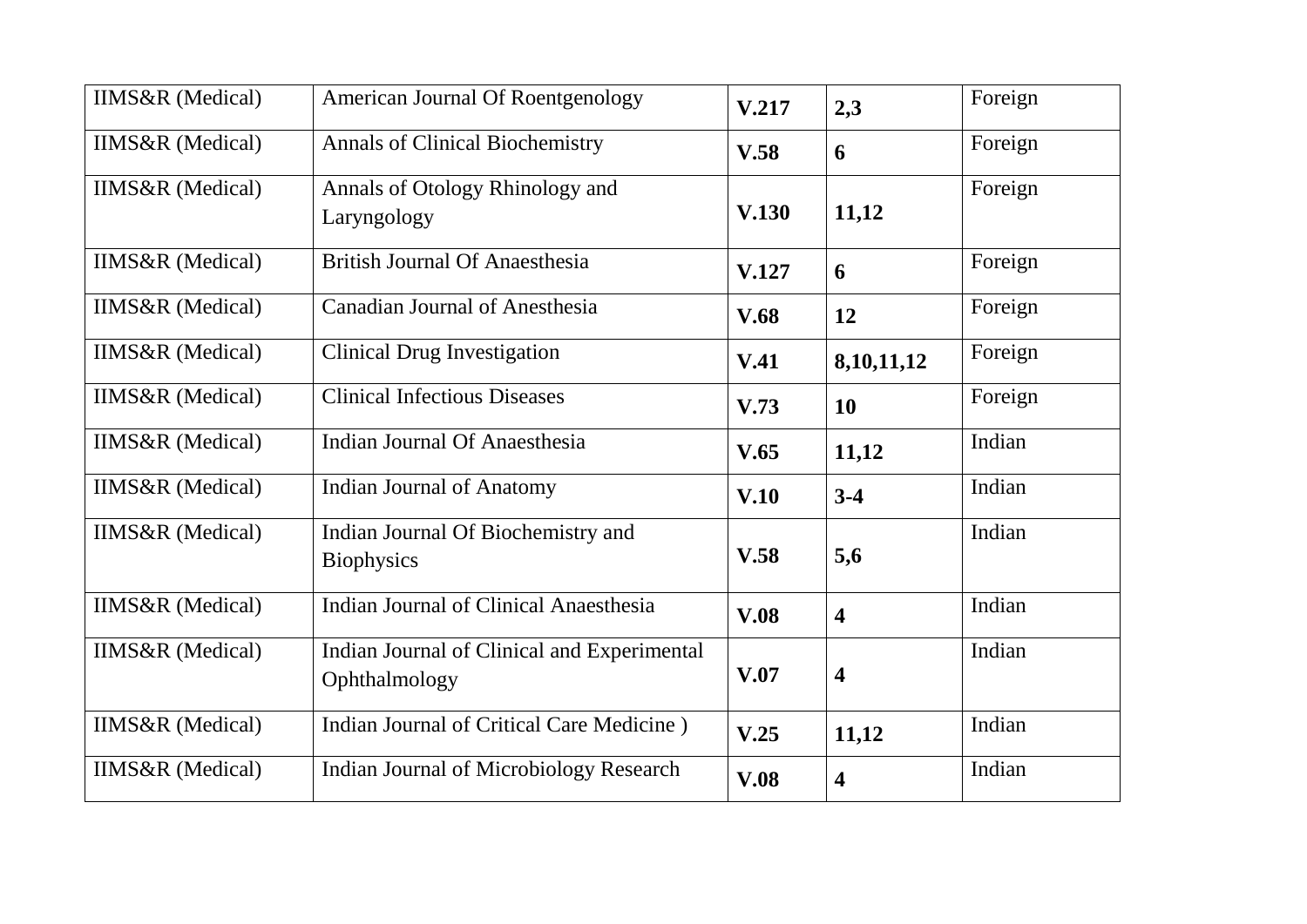| <b>IIMS&amp;R</b> (Medical) | Indian Journal of Obstetrics and Gynecology<br>Research                        | V.04<br>$\overline{\mathbf{4}}$ |                         | Indian  |
|-----------------------------|--------------------------------------------------------------------------------|---------------------------------|-------------------------|---------|
| <b>IIMS&amp;R</b> (Medical) | Indian Journal Of Ophthalmology                                                | V.69                            | 12                      | Indian  |
| <b>IIMS&amp;R</b> (Medical) | Indian Journal Of Orthopaedics (From 2020)<br>Springer India Pvt. Ltd)         | V.55<br>6                       |                         | Indian  |
| <b>IIMS&amp;R</b> (Medical) | Indian Journal Of Otolaryngology - Head and<br><b>Neck Surgery</b>             | V.73                            | $\overline{\mathbf{4}}$ | Indian  |
| <b>IIMS&amp;R</b> (Medical) | <b>Indian Journal of Otology</b>                                               | V.27                            | 1,2                     | Indian  |
| <b>IIMS&amp;R</b> (Medical) | <b>Indian Journal of Practical Pediatrics</b>                                  | V.23                            | $\overline{\mathbf{4}}$ | Indian  |
| <b>IIMS&amp;R</b> (Medical) | <b>Indian Journal Of Psychiatry</b>                                            | V.63                            | 6                       | Indian  |
| IIMS&R (Medical)            | Indian Journal of Psychological Medicine<br>(From 2020 with Sage Publications) | V.43                            | 6                       | Indian  |
| IIMS&R (Medical)            | <b>International Journal of Clinical Biochemistry</b><br>and Research          |                                 | $\overline{\mathbf{4}}$ | Indian  |
|                             |                                                                                | V.08                            |                         |         |
| <b>IIMS&amp;R</b> (Medical) | <b>JAMA - Journal Of American Medical</b><br>Association                       | V.326                           | 24                      | Foreign |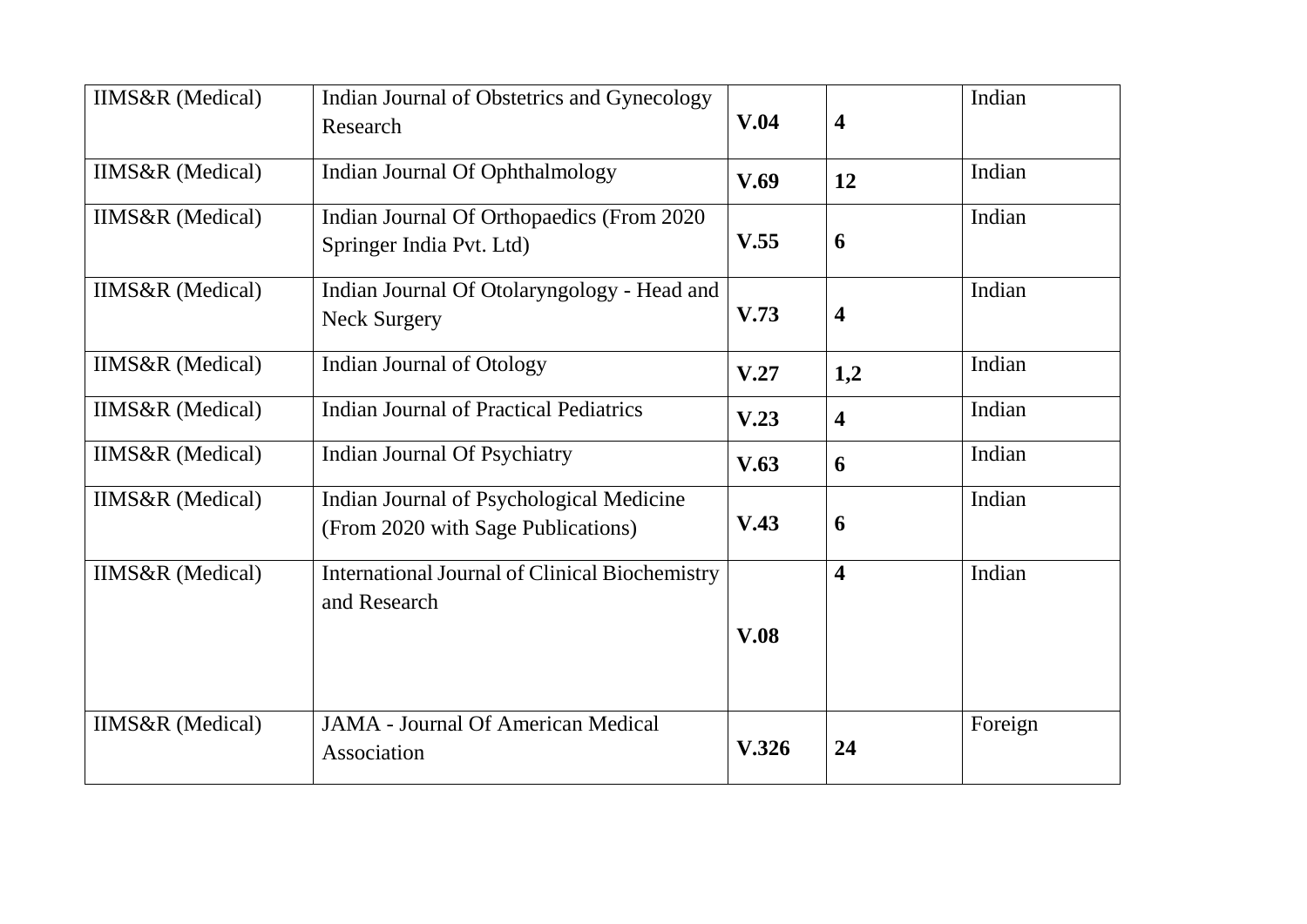| <b>IIMS&amp;R</b> (Medical)   | Journal of Family Medicine and Primary Care<br>V.10                              |                                 | 11                                                          | Indian  |
|-------------------------------|----------------------------------------------------------------------------------|---------------------------------|-------------------------------------------------------------|---------|
| <b>IIMS&amp;R</b> (Medical)   | Journal Of Laryngology and Otology                                               | V.135<br>1,10                   |                                                             | Foreign |
| <b>IIMS&amp;R</b> (Medical)   | Journal of SAFOG: (South Asian Federation<br>of Obstetrics and Gynecology)       | V.13<br>05                      |                                                             | Indian  |
| <b>IIMS&amp;R</b> (Medical)   | Microbiology and Immunology                                                      | V.65                            | 11                                                          | Foreign |
| <b>IIMS&amp;R</b> (Medical)   | <b>Ophthalmology Retina</b>                                                      | V.05                            | 12                                                          | Foreign |
| IIMS&R (Medical)              | The Lancet<br>V.398                                                              |                                 | 10304,10310,<br>10311,10302,<br>10303,10313,<br>10301,10312 | Foreign |
| IIMS&R (Medical)              | Trauma                                                                           | V.23                            | 3,4                                                         | Foreign |
| <b>LAW</b>                    | Supreme Court Cases (Bound Volume)<br>09<br>V.2021                               |                                 | Indian                                                      |         |
| <b>Iechanical Engineering</b> | International Journal of Manufacturing,<br>Materials, and Mechanical Engineering | V.11<br>$\overline{\mathbf{4}}$ |                                                             | Foreign |
| Pharmacy                      | <b>CIMS</b>                                                                      | V.2021                          | 155                                                         | Indian  |
| Pharmacy                      | <b>Hospital Pharmacy Journal</b>                                                 | V.56                            | 6                                                           | Foreign |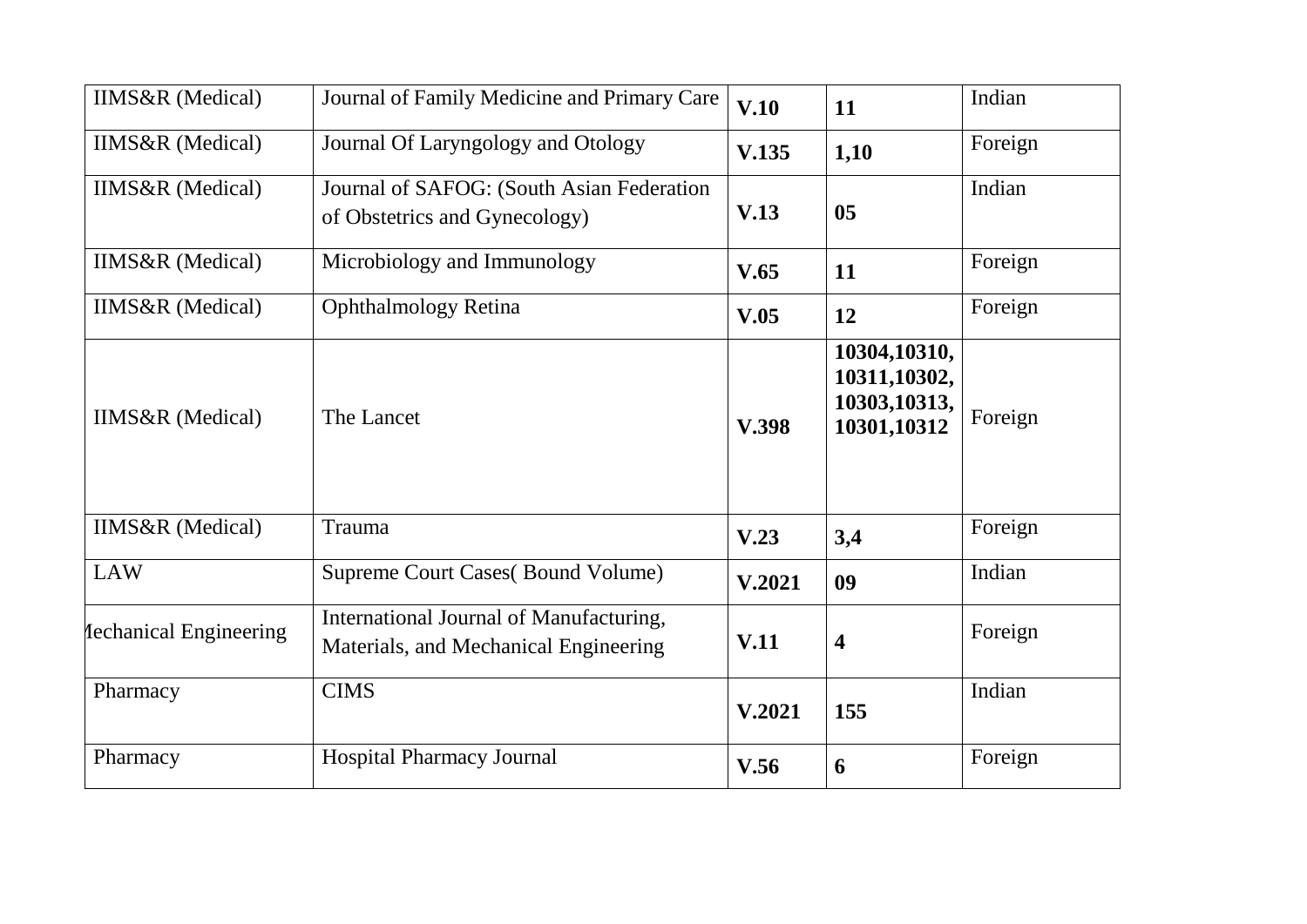| Pharmacy                                           | Indian Journal of Chemistry Section "B"                 | $V.60-B$<br>12                  |                         | Indian   |
|----------------------------------------------------|---------------------------------------------------------|---------------------------------|-------------------------|----------|
| Pharmacy                                           | Indian Journal of Experimental Biology                  | V.59<br>12                      |                         | Indian   |
| Pharmacy                                           | Indian Journal of Natural Products and<br>Resources     | $\overline{\mathbf{3}}$<br>V.12 |                         | Indian   |
| <b>Nursing</b>                                     | Indian Journal Of Biochemistry and<br><b>Biophysics</b> | V.58                            | 5,6                     | National |
| <b>Nursing</b>                                     | <b>Indian Journal of Child Health</b>                   | V.08                            | 11,12                   | National |
| <b>Nursing</b>                                     | Indian Journal of Nursing Science (IJNS)                | <b>V.06</b>                     | $\overline{\mathbf{4}}$ | National |
| <b>Nursing</b>                                     | Med Surg Nursing Journal                                | V.30                            | 1,2,3,4                 | Foreign  |
| <b>Nursing</b>                                     | <b>Nursing Economic Journal</b>                         | V.39                            | 3,4,5                   | Foreign  |
| <b>Nursing</b>                                     | <b>Pediatric Nursing</b>                                | V.47                            | 1,5,3                   | Foreign  |
| <b>Nursing</b>                                     | The Journal of School Nursing                           | V.37                            | 6                       | Foreign  |
| School of<br><b>Pharmaceutical Science</b><br>,Lko | <b>CIMS</b>                                             | V.2021                          | 155                     | Indian   |
| School of<br>Pharmaceutical Science,<br>Lko        | Indian Journal of Experimental Biology                  | V.59                            | 12                      | Indian   |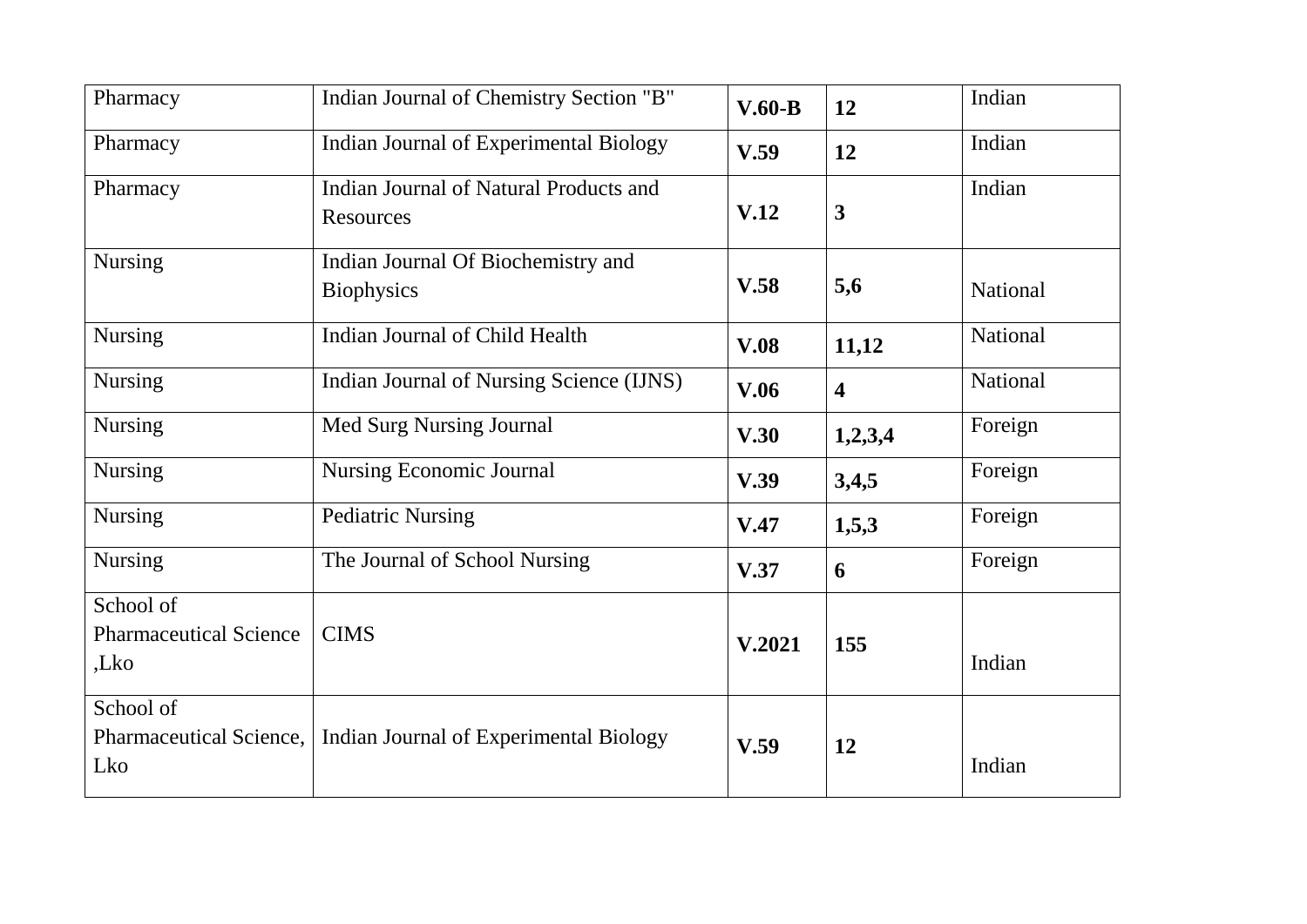| <b>Central Library</b> | Indian Journal of Natural Products and        |          |                         | Indian        |
|------------------------|-----------------------------------------------|----------|-------------------------|---------------|
|                        | Resources                                     | V.12     | $\mathbf{3}$            |               |
| <b>Central Library</b> | Indian Journal of Biochemistry and            |          |                         | Indian        |
|                        | <b>Biophysics</b>                             | V.58     | 5,6                     |               |
| <b>Central Library</b> | Indian Journal of Chemical Technology         | V.28     | 3,4                     | Indian        |
| <b>Central Library</b> | Indian Journal of Chemistry Section -A        | $V.60-A$ | 12                      | Indian        |
| <b>Central Library</b> | Indian Journal of Chemistry Section -B        | $V.60-B$ | <b>Indian</b><br>10,12  |               |
| <b>Central Library</b> | Indian Journal of Engineering & Materials     |          |                         | Indian        |
|                        | Sciences                                      | V.28     | 3,4,5                   |               |
| <b>Central Library</b> | <b>Indian Journal Of Experimental Biology</b> | V.59     | 12                      | Indian        |
| <b>Central Library</b> | Indian Journal of Fibre & Textile Research    | V.46     | $\overline{\mathbf{4}}$ | Indian        |
| <b>Central Library</b> | Indian Journal of Geo-Marine Science          | V.50     | $\overline{7}$          | <b>Indian</b> |
| <b>Central Library</b> | Indian Journal of Pure & Applied Physics      | V.59     | 12                      | Indian        |
| <b>Central Library</b> | Journal of Scientific and Industrial Research | V.80     | 8,10,12                 | Indian        |
| <b>Central Library</b> | Medicinal & Aromatics Plants Abstracts        | V.43     | 5                       | Indian        |